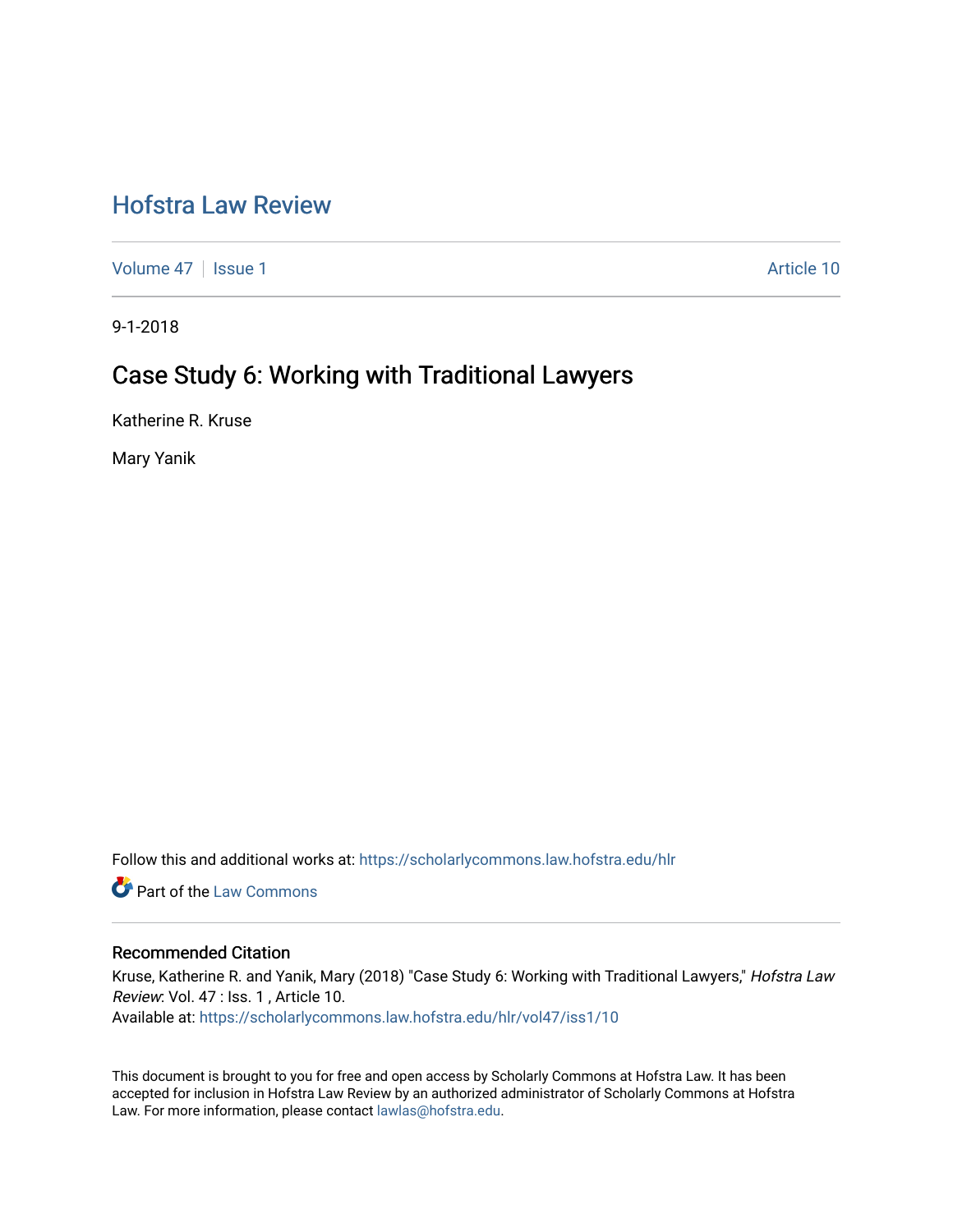## **CASE STUDY 6:** WORKING WITH TRADITIONAL LAWYERS

## *Katherine R. Kruse\* Mary Yanik\*\**

## I. SCENARIO # 1: ICE CHECK-INS

A community organization runs an accompaniment program, sending organizers and allies to go with a person who has an Immigration and Customs Enforcement ("ICE") check-in. ICE<sup>1</sup> checkins are like appointments with a parole officer-a government official is supposed to review the case and make sure the person is complying with the terms of their order of supervision. However, these check-ins are extremely high risk. Increasingly, individuals who have fully complied with their orders of supervision are arrested without warning or explanation. Others are suddenly given a few months to buy a ticket to self-deport. And many are also put on an ankle monitor that tracks their every move and has even more cumbersome reporting requirements. Arrest, detention, and deportation are always a real risk, even for persons with extremely sympathetic circumstances, such as a breastfeeding mother and her baby who is a U.S. citizen.

The community organization's accompaniment program uses the presence of allies and media to reduce the risk of arrest during the check-ins. Oftentimes, the person additionally has a private immigration

<sup>\*</sup> Katherine Kruse is a Professor of Law at Mitchell Hamline School of Law. She writes extensively in the field of legal ethics.

**<sup>\*\*</sup>** Mary Yanik is a senior staff attorney at the New Orleans Workers' Center for Racial Justice. She is also an adjunct lecturer in law at Tulane Law School, co-teaching the Immigrants' Rights Practicum.

t The scenarios discussed in this case study are hypothetical and not based on any specific client or case. Details are offered for the benefit of the discussion and based on a collection of experiences in the practice of movement lawyers across the country.

*<sup>1.</sup> See* Ron Nixon & Linda Qiu, *What Is ICE and Why Do Critics Want to Abolish It?,* N.Y. TIMES (July 3, 2018), https://www.nytimes.com/2018/07/03/us/politics/fact-check-ice-immigrationabolish.html ("ICE stands for Immigration and Customs Enforcement, an agency within the Department of Homeland Security."); *see also* U.S. **IMMIGRATION &** CUSTOMS ENFORCEMENT, https://www.ice.gov (last visited Nov. 10, 2018) (providing information about ICE).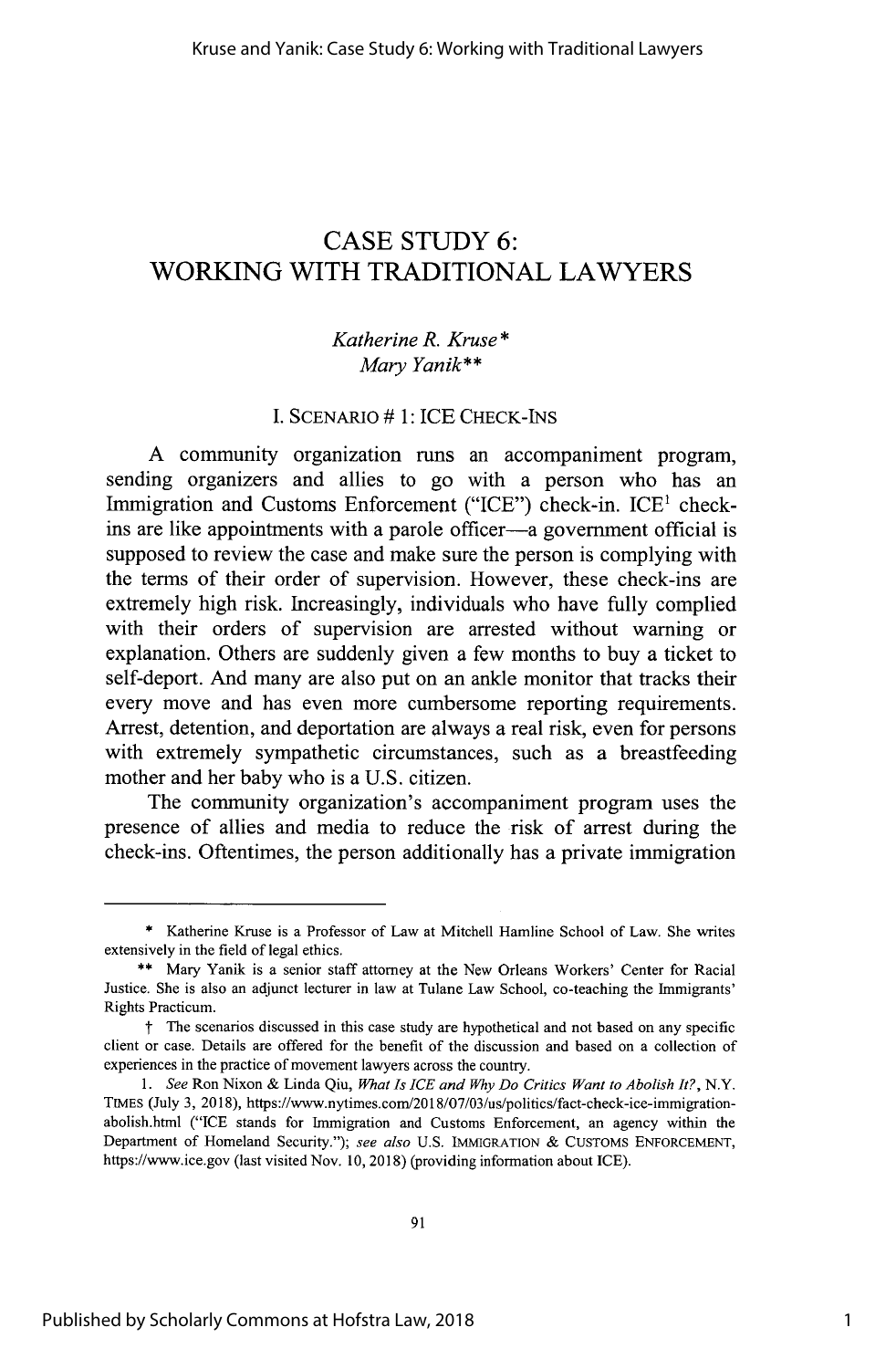*HOFSTRA LA W REVIEW*

lawyer that may represent them on an immigration application or in immigration court, but that lawyer is not present for check-ins.

The person who is required to check in with ICE wants the support of the community organization and allies and wants ICE to discuss the case with organizers and allies to try to negotiate more time and the best outcome of the check-in (avoiding arrest and as much time as possible). However, ICE will not discuss the case or even listen to the appeal of members of the community unless there is a lawyer present who represents the person (and has documents signed to that effect). Representation documents in immigration matters allow the lawyer to define the scope of their representation-as being for a single application, a single matter, or for all immigration matters.

The community organization asks their lawyer to be present during these check-ins to resolve this issue. That lawyer tries to contact the private immigration lawyer to coordinate representation, but rarely succeeds. She often emails and calls the immigration lawyer, but messages are not returned. Private immigration lawyers typically work in solo practice or small firms with high caseloads-they rarely accompany clients to check-ins and are often difficult to reach for both clients and colleagues.

## II. SCENARIO # 2: PLEA NEGOTIATIONS

Several individuals facing criminal felony illegal re-entry charges are represented in those criminal proceedings by the appropriate public defender office. Under *Padilla v. Kentucky*,<sup>2</sup> all criminal defense lawyers must advise their clients of possible immigration consequences to criminal convictions, but many criminal defense lawyers are not familiar with the labyrinthine immigration laws.<sup>3</sup> These individuals seek separate, pro bono immigration representation from a local community organization with expertise in creative immigration defense strategies for civil rights defenders. These strategies have successfully achieved immigration relief in the past, even in difficult cases, but the public defender (and even many immigration lawyers) are not familiar with some of these novel strategies.

The individual's goal is to avoid transfer to immigration authorities that would likely result in deportation. They fled violence in their home country and have family members in the U.S. Being deported would both put their lives in peril and also have the devastating consequence of separating them from their families, potentially forever.

92

<sup>2.</sup> **559** U.S. 356 (2010).

<sup>3.</sup> *Id.* at 367-69.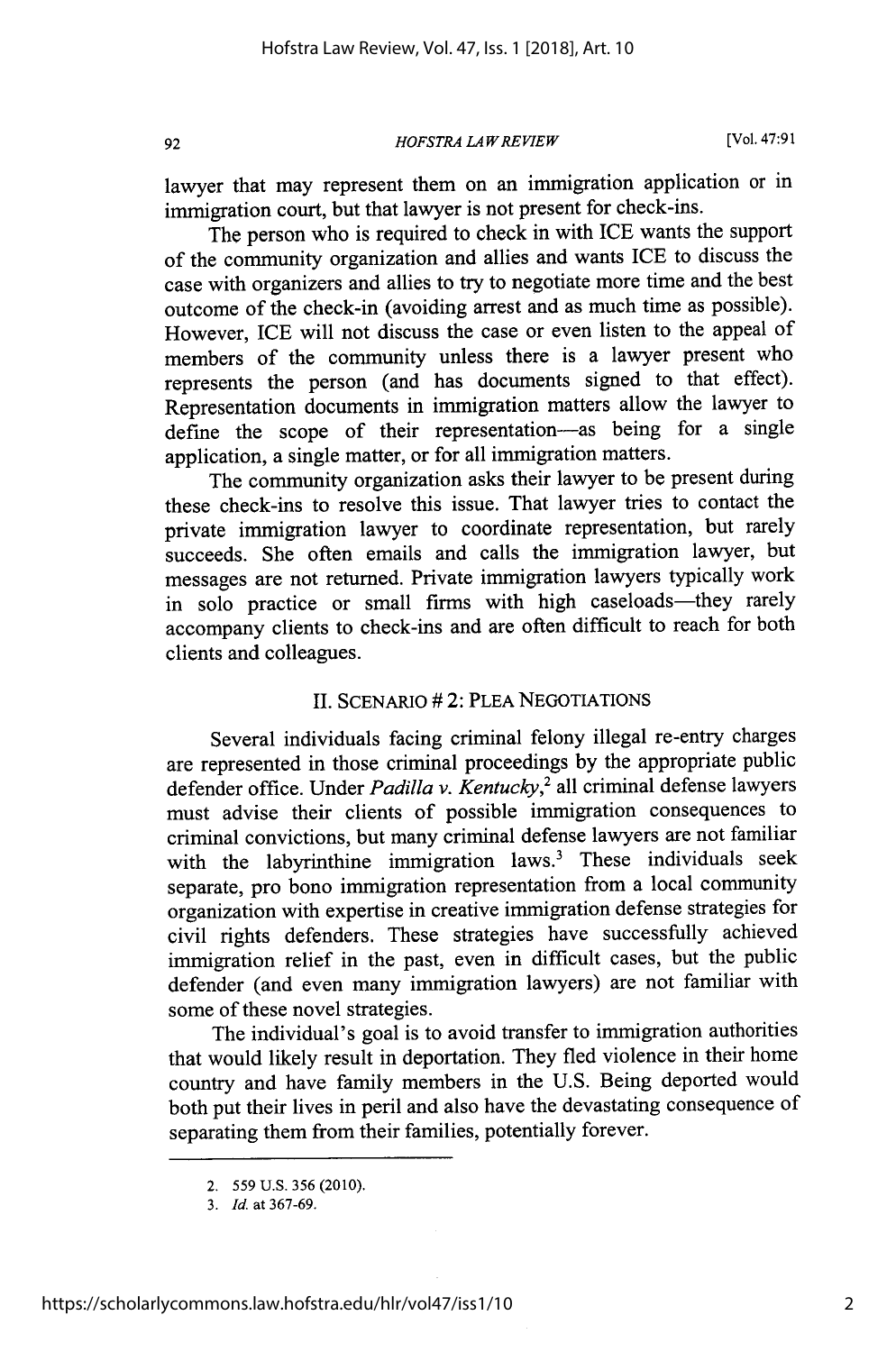#### *CASE STUDY 6: WORKING WITH TRADITIONAL LAWYERS* **20181**

In pursuit of this goal, the community organization publicly pressures the **U.S.** Attorney to drop the re-entry charges. Instead of dropping the charges, the **U.S.** Attorney offers to allow the individuals to plead guilty to a reduced charge of misdemeanor illegal entry. The clients do not want to accept the plea to misdemeanor illegal entry if it will result in transfer to immigration and ask the community organization and their lawyer to continue the public pressure and push for a result that will avoid deportation.

The public defenders representing the clients strongly urge the clients, who are detained, to accept the deal because the public defenders believe there is no way to avoid transfer to immigration. When the clients reject the plea, the public defender attacks the community organization, blaming it for "manipulating" the clients and giving false hope of avoiding transfer to immigration. The public defender claims the lawyer for the community organization is interfering with the public defender's representation in the criminal case.

## **III.** ANALYSIS

Both of these scenarios implicate the ethical obligations of a lawyer representing a person who is concurrently represented **by** another attorney. In each scenario, a single client is represented **by** two lawyers: a movement lawyer and a traditional lawyer. The ethical challenge involves properly defining the boundaries of representation.

## *A. Scenario # 1 Challenges*

Scenario **1** presents a logistical challenge to communication between a movement lawyer and a traditional lawyer: to effectively advocate for the person at the **ICE** check-in, the organization lawyer needs to enter into a lawyer-client relationship with the person, but the organization lawyer cannot reach the person's immigration lawyer in enough time to gain the immigration lawyer's consent.

The most salient ethical question posed **by** Scenario **1** is whether it is ethically permissible for the movement lawyer to enter into a clientlawyer relationship when the client is already represented **by** an immigration attorney.

Rule 4.2 of the ABA's Model Rules of Professional Conduct, which is sometimes called the "no contact" rule, states that:

In representing a client, a lawyer shall not communicate about the subject of the representation with a person the lawyer knows to be represented **by** another lawyer in the matter, unless the lawyer has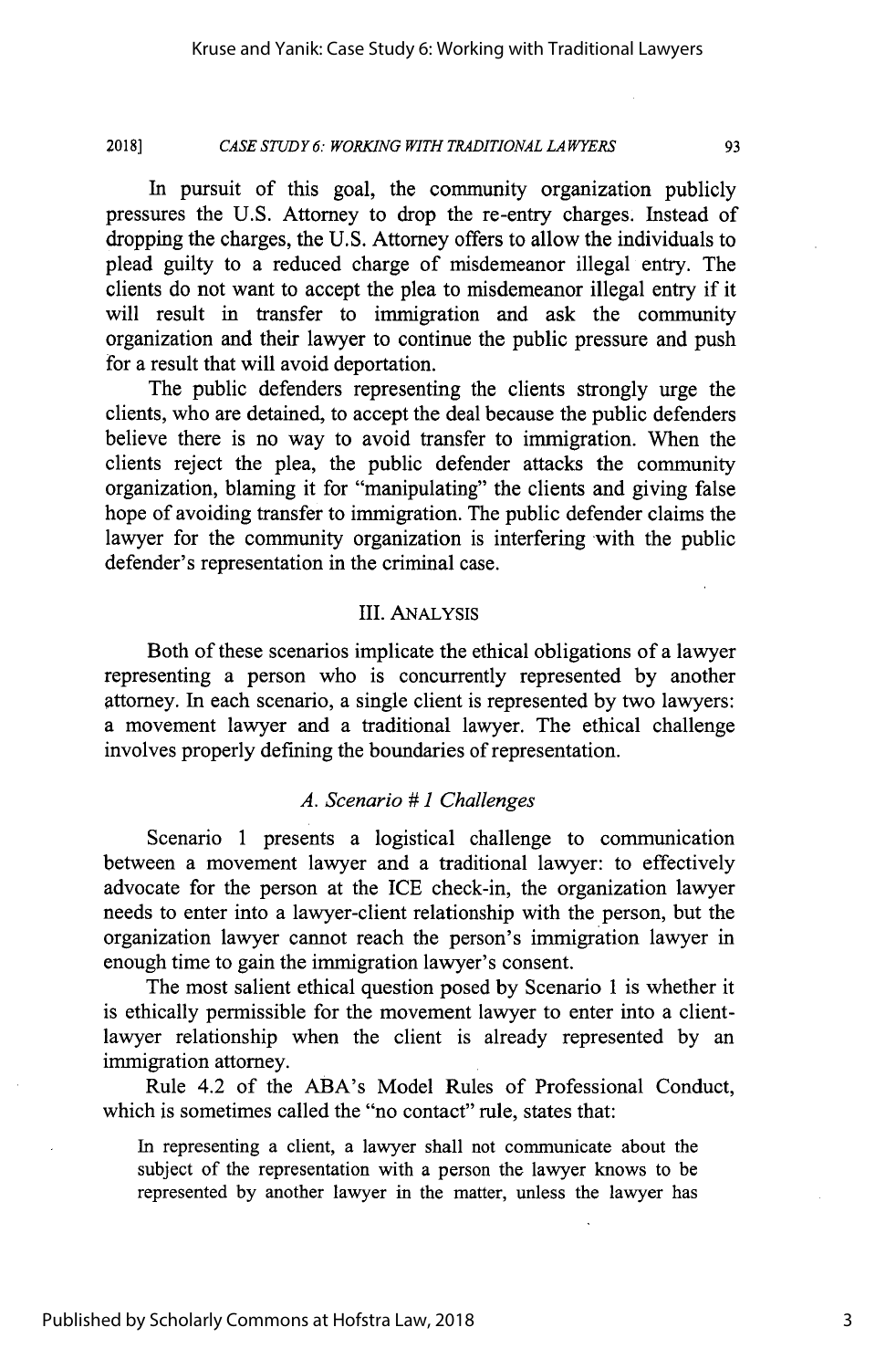### *HOFSTRA LA W REVIEW*

[Vol. 47:91

the consent of the other lawyer or is authorized to do so by law or a court order.<sup>4</sup>

The purpose of this rule, as explained in the comments following the rule, is to contribute to the "proper functioning of the legal system by protecting a person who has chosen to be represented by counsel from overreaching by other lawyers who are participating in the matter, interference by those lawyers with the client-lawyer relationship and the uncounselled disclosure of information relating to the representation."<sup>5</sup>

The primary focus of Rule 4.2 is the regulation of a lawyer's contact with clients represented on the opposing side of the same matter.<sup>6</sup> For example, the rule prohibits a lawyer who is representing one spouse in a divorce from communicating directly with the other spouse about matters relating to the divorce. Instead, the rule requires the lawyer to direct all communication about the subject matter of the representation through the other spouse's lawyer.<sup>7</sup> However, the rule is phrased broadly. Its terms do not limit its application to clients on the opposing side of the same matter, and the comments reiterate that the rule applies to "any person who is represented by counsel concerning the matter to which the communication relates."<sup>8</sup>

It is important to note that, despite the deference to client decisionmaking reflected in other places in the Model Rules,<sup>9</sup> the prohibition about communicating with represented clients is paternalistic in nature.<sup>10</sup> It applies "even though the represented person initiates or consents to the communication."<sup>11</sup> Once a lawyer learns that the person is represented by another lawyer on the matter, the lawyer "must immediately terminate communication with a person<sup> $12$ </sup> whether or not the person desires to continue the communication.

94

12. *Id.*

<sup>4.</sup> MODEL RULES PROF'L OF CONDUCT r. 4.2 (AM. BAR ASS'N 2018). *See generally §* 4-11.3 *Communications with a Represented Person, in* GREGORY C. SISK ET AL. LEGAL ETHICS, PROFESSIONAL RESPONSIBILITY, AND THE LEGAL PROFESSION (2018).

<sup>5.</sup> MODEL RULES PROF'L OF CONDUCT r. 4.2 cmt. 1.

<sup>6.</sup> *Id.* r. 4.2.

<sup>7.</sup> *See id.*

<sup>8.</sup> *Id.* r. 4.2 cmt. 2.

<sup>9.</sup> For example, Model Rule 1.2(a), discussed in more detail below, states the general rule that the lawyer "shall abide" by the client's decisions with respect to the objectives of representation and "confers upon the client the ultimate authority to determine the purposes to be served by legal representation." *Id.* r. 1.2(a) cmt. 1. Further, with respect to conflicts of interest, clients may consent to most types of conflicts of interest as long as they are properly advised and give informed consent, confirmed in writing. *See id.* r. 1.7(b), 1.9(a).

<sup>10.</sup> SISK, *supra* note 4, at 665.

<sup>11.</sup> MODEL RULES PROF'L OF CONDUCT r. 4.2 cmt. 3.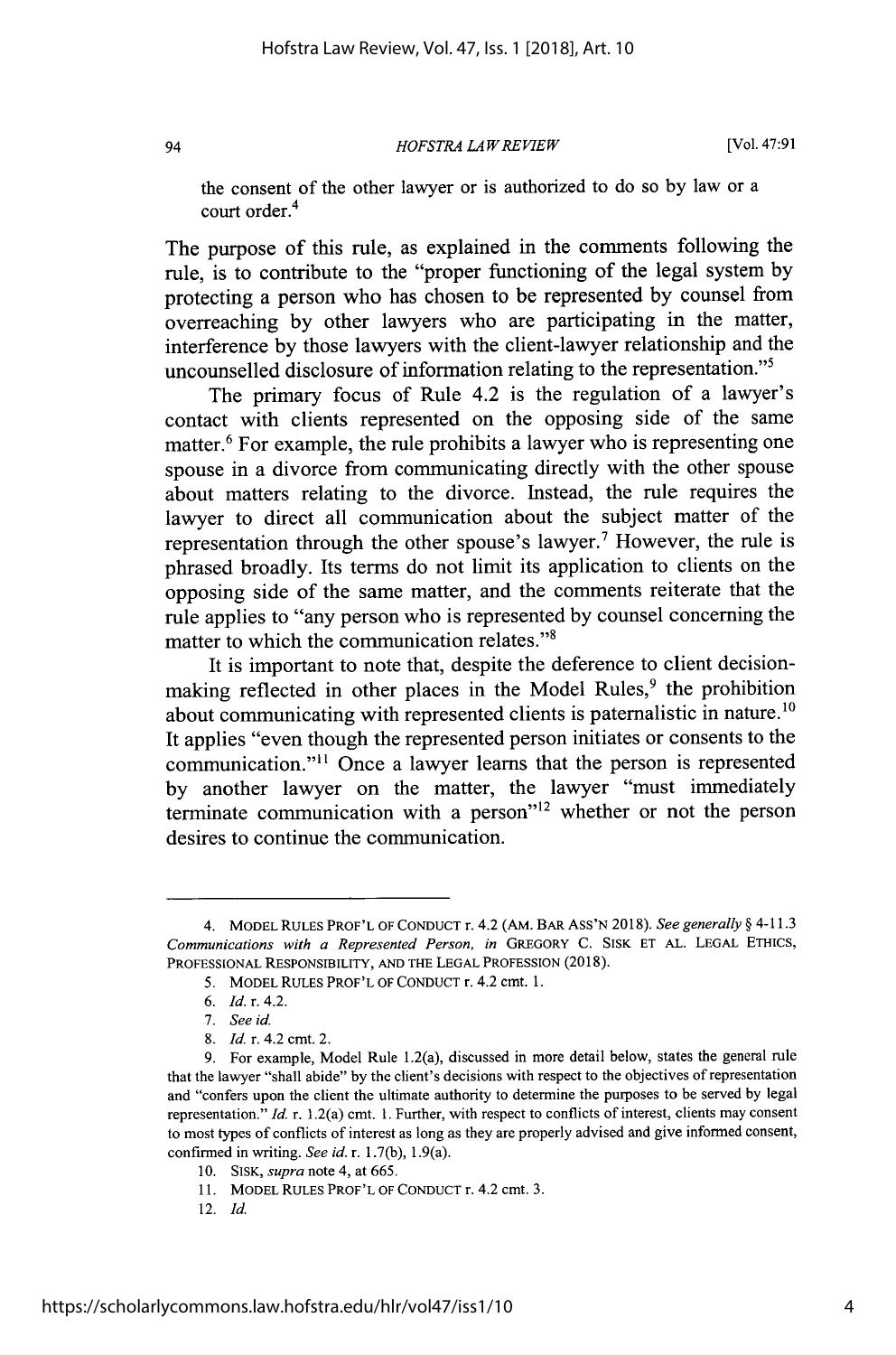#### *CASE STUDY 6: WORKING WITH TRADITIONAL LAWYERS* **2018]**

Given the strict and paternalistic nature of the "no-contact" rule, the question raised in Scenario 1 is how to ethically proceed in the absence of the requisite consent from the client's immigration lawyer. There are three possibilities implicit in the language of the rule, which are explained more fully in the comments.

First, the rule applies only when the lawyer has "actual knowledge of the fact of the representation."13 The community organization lawyer's inability to reach the client's immigration lawyer might open the door for an argument that, because the community organizer has been unable to verify representation, the lawyer lacks actual knowledge of the representation. However, the rule anticipates this type of evasion and addresses it in a comment, saying that actual knowledge can be inferred from the circumstances and that a "lawyer cannot evade the requirement of obtaining the consent of counsel by closing eyes to the obvious."<sup>14</sup>

Second, the rule does not prohibit a lawyer from advising a client about the subject matter of representation if the lawyer is not otherwise representing the client in the matter.<sup>15</sup> If the community organization could advocate for the client outside of the context of officially representing the client, the organization could proceed without the need to gain the immigration lawyer's consent. In Scenario 1, this avenue is foreclosed by the ICE requirement that the advocate be documented as an official legal representative. However, we mention this possibility because non-legal advocacy might provide a useful way of resolving similar ethical difficulties in other types of movement support activity.

Third, the rule does not prohibit communications "concerning matters outside the representation."<sup>16</sup> A lawyer may communicate with a represented person about "matters outside the scope of the representation."<sup>17</sup> If representation at the ICE check-in can be defined as sufficiently limited in scope as to be a "different matter" than the client's underlying immigration claims, it would be possible to proceed with limited-scope representation at the ICE check-in, even in the absence of the immigration lawyer's explicit consent.

Rule 1.2(c) permits a lawyer to enter into a limited scope arrangement with a client as long as "the limitation is reasonable under the circumstances and the client gives informed consent."<sup>18</sup> A limited

<sup>13.</sup> *Id.* cmt. 8.

<sup>14.</sup> Id. *15. Id.* cmt. 4.

<sup>16.</sup> Id.

<sup>17.</sup> Id.

<sup>18.</sup> *Id.* r. 1.2(c).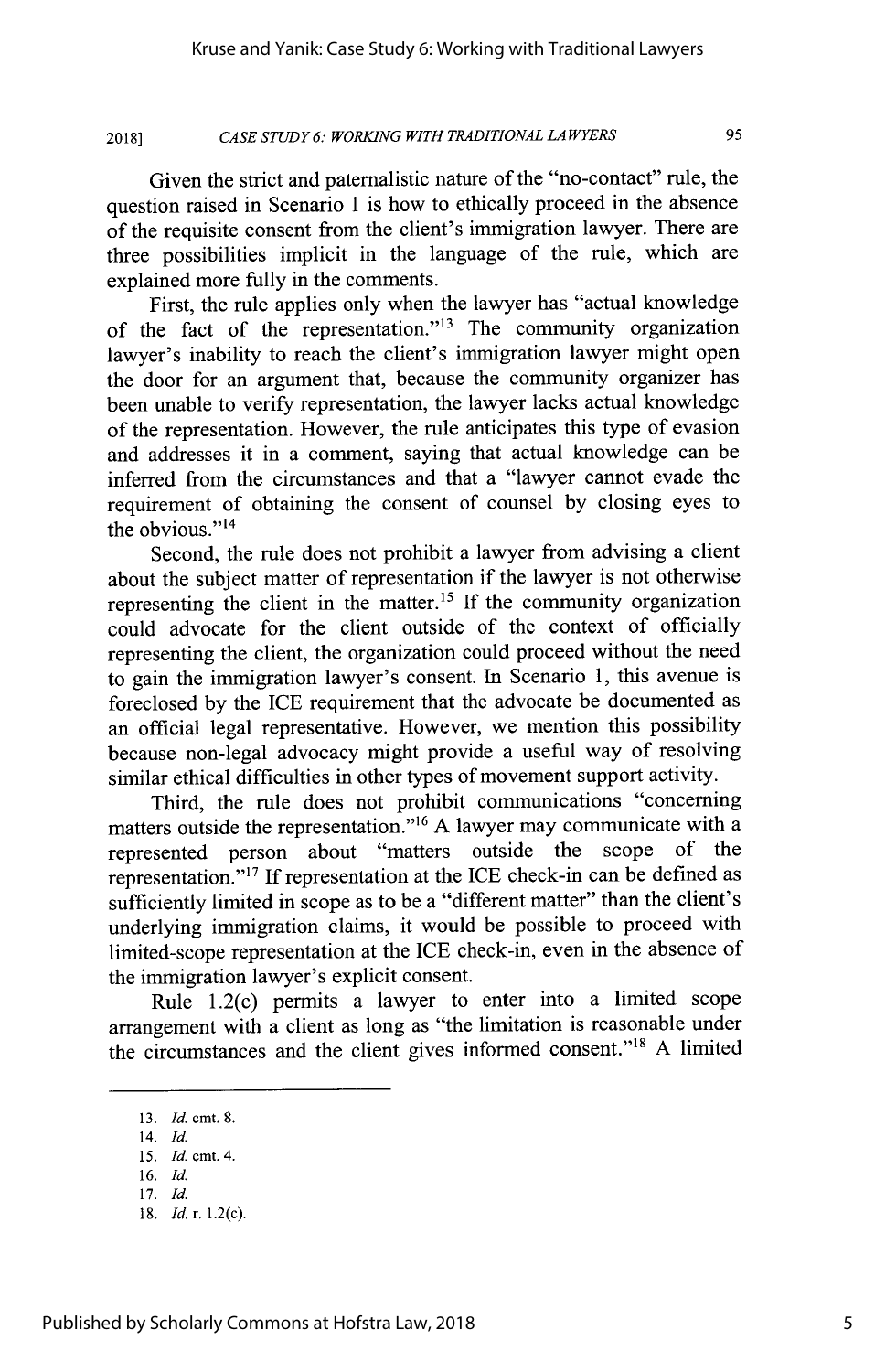*HOFSTRA LA WREVIEW*

scope agreement to represent the client at the ICE check-in could satisfy the ICE requirement of documentation of the client-lawyer relationship, opening the flow of information that the community organization and allies need to support and advocate for the client at the check-in.

However, the strategy of using limited scope representation agreements in situations like Scenario 1 is far from perfect. The primary drawback is that the client's need for advocacy and legal advice may not stay neatly separated into the boxes of the "ICE check-in matter" and the "underlying immigration matter." Information learned at the ICE checkin may raise questions, present choices, or flag issues in the underlying immigration matter. To ethically comply with the boundaries set by the limited scope agreement, the organization lawyer may need to limit legal advice in ways that feel artificial or unresponsive to the client's needs.

The better practice would be to locate the immigration lawyer and gain their consent to communicate with the client about the client's immigration matters so that the client can receive the support of the community organization in tandem with the individual representation by their immigration attorney.

## *B. Scenario # 2 Challenges*

Scenario 2 pushes the challenge of communication with a traditional lawyer a step further and highlights the deeper tension that may exist between the perspectives and goals of traditional and movement lawyers. In particular, the lawyers' perspectives on what is best for the client in Scenario 2 are influenced by their sense of what is possible. The public defender, assuming that nothing can be done to avoid transfer to immigration, perceives the U.S. Attorney's offer to reduce the felony charges to a misdemeanor as the best possible course of action for the client. This perspective is firmly situated with a traditional client-centered model of lawyering in which the lawyer advises an individual client about how to choose from a static menu of options available in the existing legal landscape.<sup>19</sup>

The movement lawyer views the situation through a framework of collective action, in which lawyers, organizers, and clients collaborate to bring pressure for change in the legal landscape.<sup>20</sup> The movement lawyer sees the client's menu of options as dynamic, rather than static, and strives to create alternatives that will resolve the client's criminal charges without the inevitability of transfer to immigration and

<sup>19.</sup> Sameer *M.* Ashar, *Law Clinics and Collective Mobilization,* 14 CLINICAL L. REV. 355, 368-71 (2008).

<sup>20.</sup> Scott L. Cummings, *Movement Lawyering,* 2017 U. ILL. L. REV. 1645, 1689-95 (2017).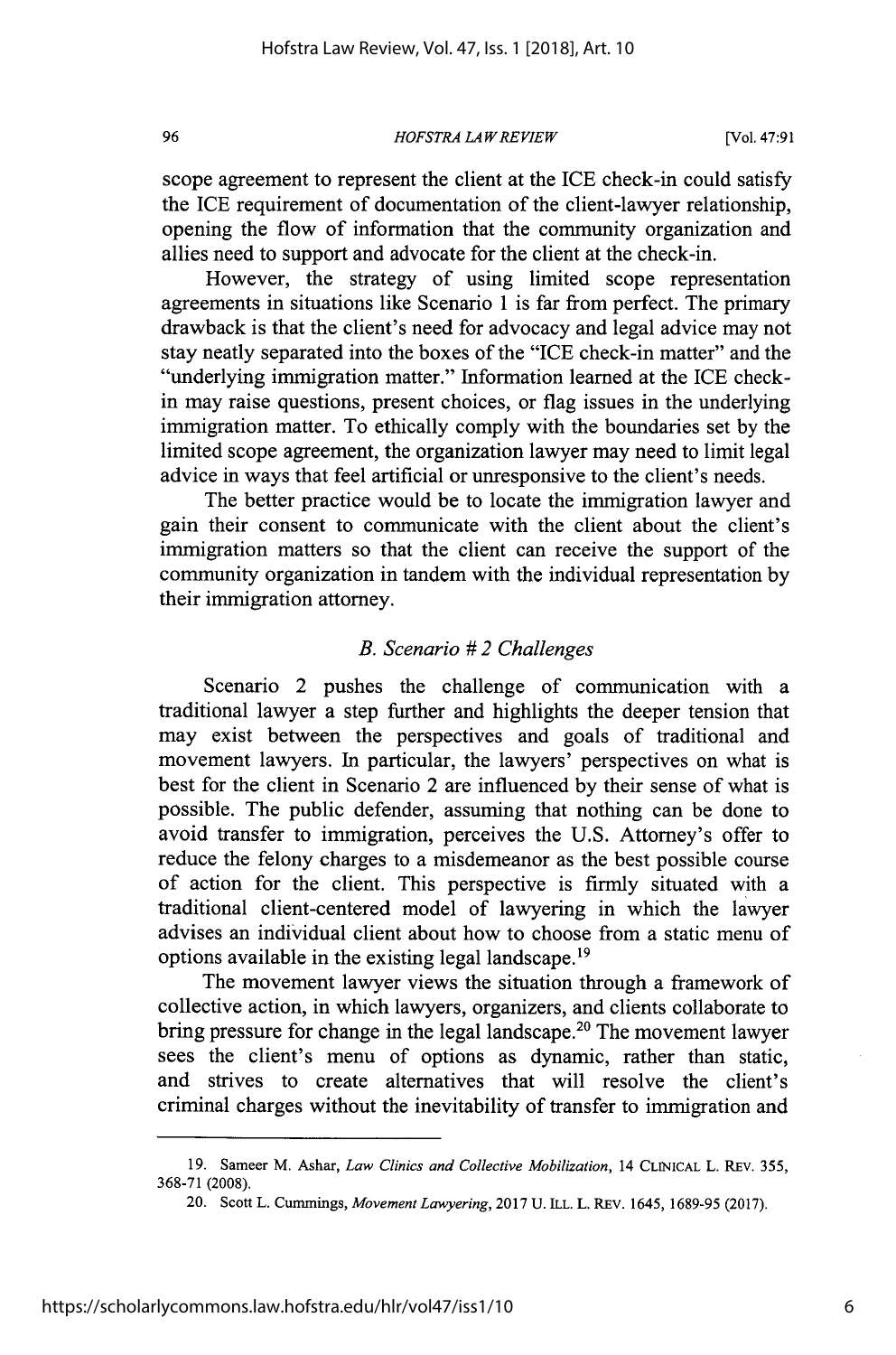*CASE STUDY 6: WORKING WITH TRADITIONAL LAWYERS* **2018]**

97

likely deportation.

Ethically speaking, the traditional lawyer and the movement lawyer share an obligation to allow the client to choose which path to follow. According to the Model Rules, the ethical way to resolve a stand-off would be to fully inform the client about the risks and potential benefits of various possible courses of action and defer to the client's choice about what to do.<sup>21</sup> Rule 1.2(a) says that a lawyer "shall abide by a client's decisions concerning the objectives of representation," $^{22}$  and the comments clarify that the rule "confers upon the client the ultimate authority to determine the purposes to be served by the legal representation."<sup>23</sup>

However, implementing deference to client preferences after fully informative counseling about options is a difficult goal to achieve, especially when the lawyers disagree about the range of possible options and likely outcomes. Lawyers' characterizations of possible outcomes in the legal system tend to be heavily influential in the client's decision-making process and particularly difficult for clients to assess independently.<sup>24</sup>

Although the public defender leveled the charge of manipulation against the movement lawyer, the reality is that lawyers across all types of practice influence their clients' decision-making-intentionally or unintentionally. Non-movement lawyers more easily critique social movement lawyers for manipulating their clients because social justice movements by their nature empower, educate, and support persons in connecting their individual situations to collective goals. However, this kind of critique overlooks the reality that most clients also come to traditional lawyers without settled views about what they want to accomplish; their objectives are often fluid and are likely to "emerge from and change during the course of the representation."<sup>25</sup> Even lawyers who desire to present options objectively may unintentionally shade their presentation of options in ways that influence their clients'

<sup>21.</sup> *See* MODEL **RULES-OF** PROF'L **CONDUCT** r. 1.0(e) (AM. BAR ASS'N 2018) (defining "informed consent" as "the agreement **by** a person to a proposed course of conduct after the lawyer has communicated adequate information and explanation about the material risks of and reasonably available alternatives to the proposed course of conduct").

<sup>22.</sup> *Id.* r. 1.2(a).

<sup>23.</sup> *Id.* cmt. 1.

<sup>24.</sup> *See* AUSTIN SARAT & WILLIAM L.F. **FELSTINER,** DIVORCE LAWYERS **AND** THEIR **CLIENTS:** POWER **AND MEANING** IN THE LEGAL PROCESS 85-107 (Oxford Univ. Press 1995) (discussing how lawyers in divorce cases manipulate their presentation of what is legally possible).

<sup>25.</sup> STEPHEN ELLMANN ET. AL., LAWYERS AND CLIENTS: CRITICAL ISSUES IN INTERVIEWING AND COUNSELING 13 (2009).